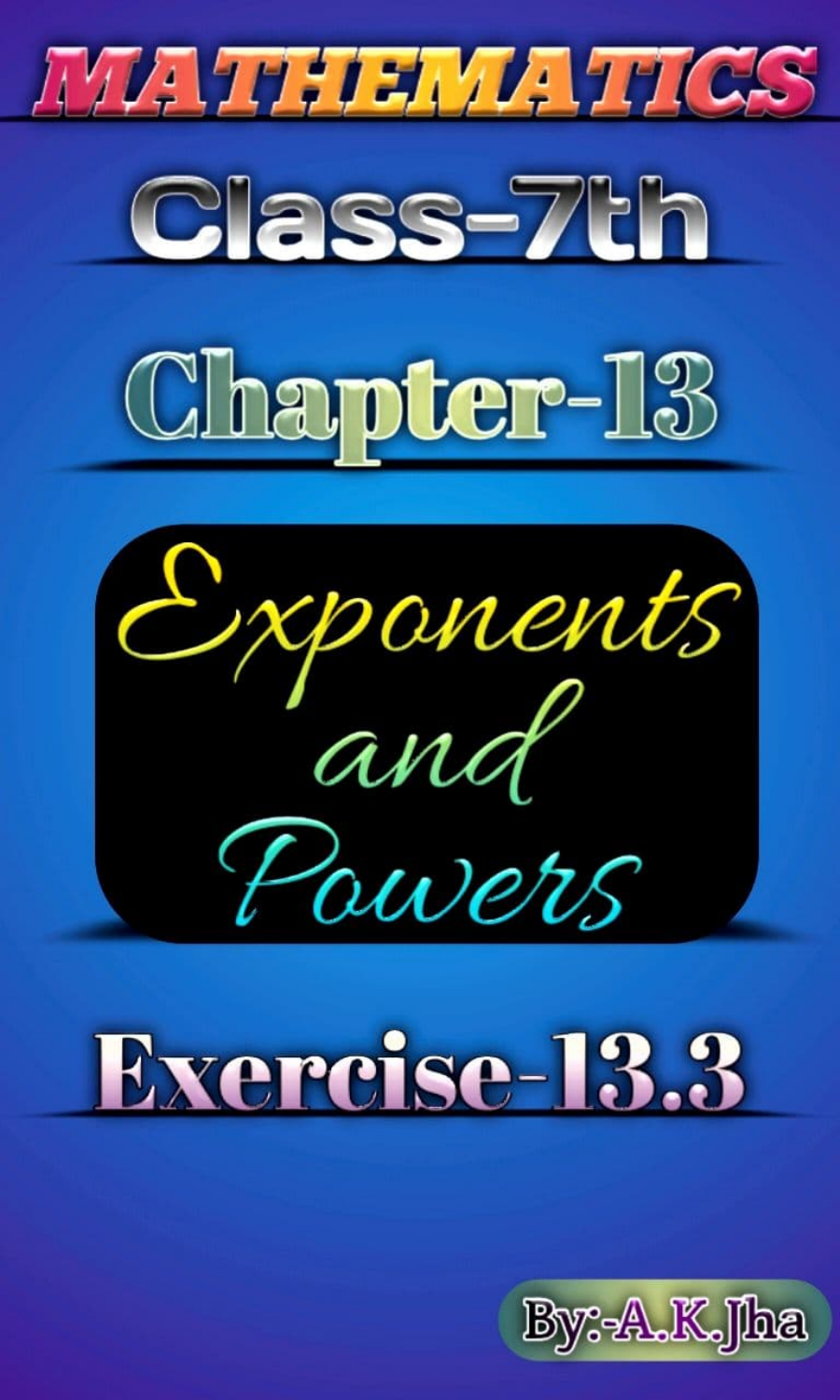Q.3. Numbers in standard form.  $(1V)$  3.90.878  $= 3.30878 \times 1.00.000$  $= 3.90878 \times 10^5$  $N)$  39087.8  $= 3.90878 \times 10,000$  $= 3.90878 \times 10^{9}$ W1) 3908.78  $= 3.90878 \times 1000$ =  $3.90678 \times 10^{3}$ 8.4 In standard form: (a) The distance between Earth and the Moon.  $= 384.000000$  $= 3.84 \times 100000000$ =  $3.84 \times 10^8$  m. (b) Speed of Lisht in vacuum  $= 300,000,000 \text{ m/s}$  $= 3.0 \times 1000000000$ =  $3.0 \times 10^8$  m/s + (c) Diargeter of East  $= 1.27,56000$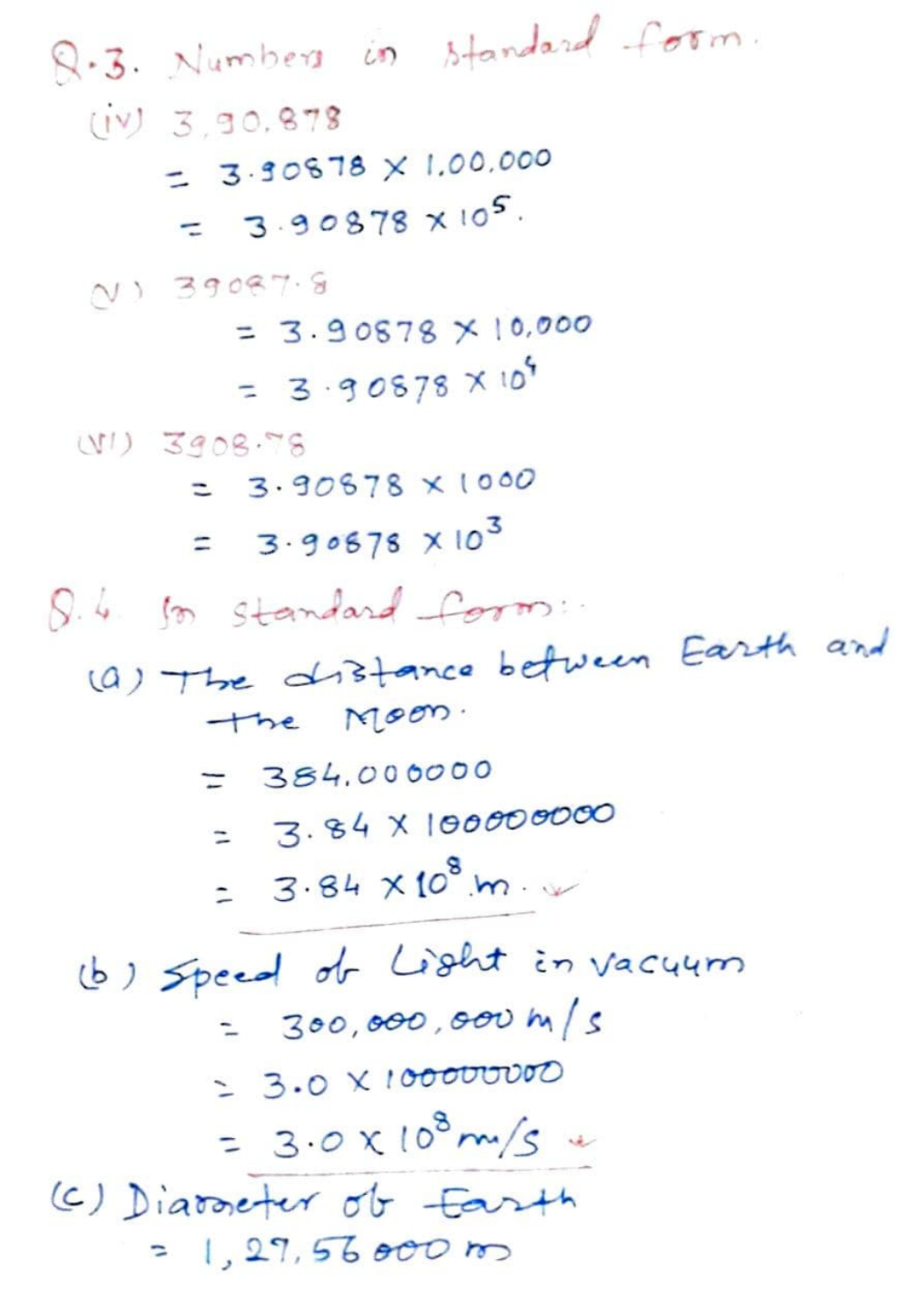$= 1.2756 \times 1,00.00,000$  $1.2756 \times 10^{7}$  m It is required standard form. (d) Diaposeter of sun  $= 1,400,000,000$  $= 1.4$  X1800000000 =  $1.4 \times 10^{3}$ m In a galaxy number of average  $($ e)  $84a28 = 100,000,000,000$  $= 1.0 \times 1000000000000$  $= 1.0 \times 10^{11}$ . Estimated age of universe  $(f)$  $= 12,000,000,000 \text{ years}$  $= 1.2 \times 10000000000$  $= 1.2 - x 10^{10}$  Jeans w (8) Estimated distance of sur from the centre of the Milky Way Galer  $=3000000000000000000000$  $= 3.0 \times 10^{20}$  m v It is required standard form